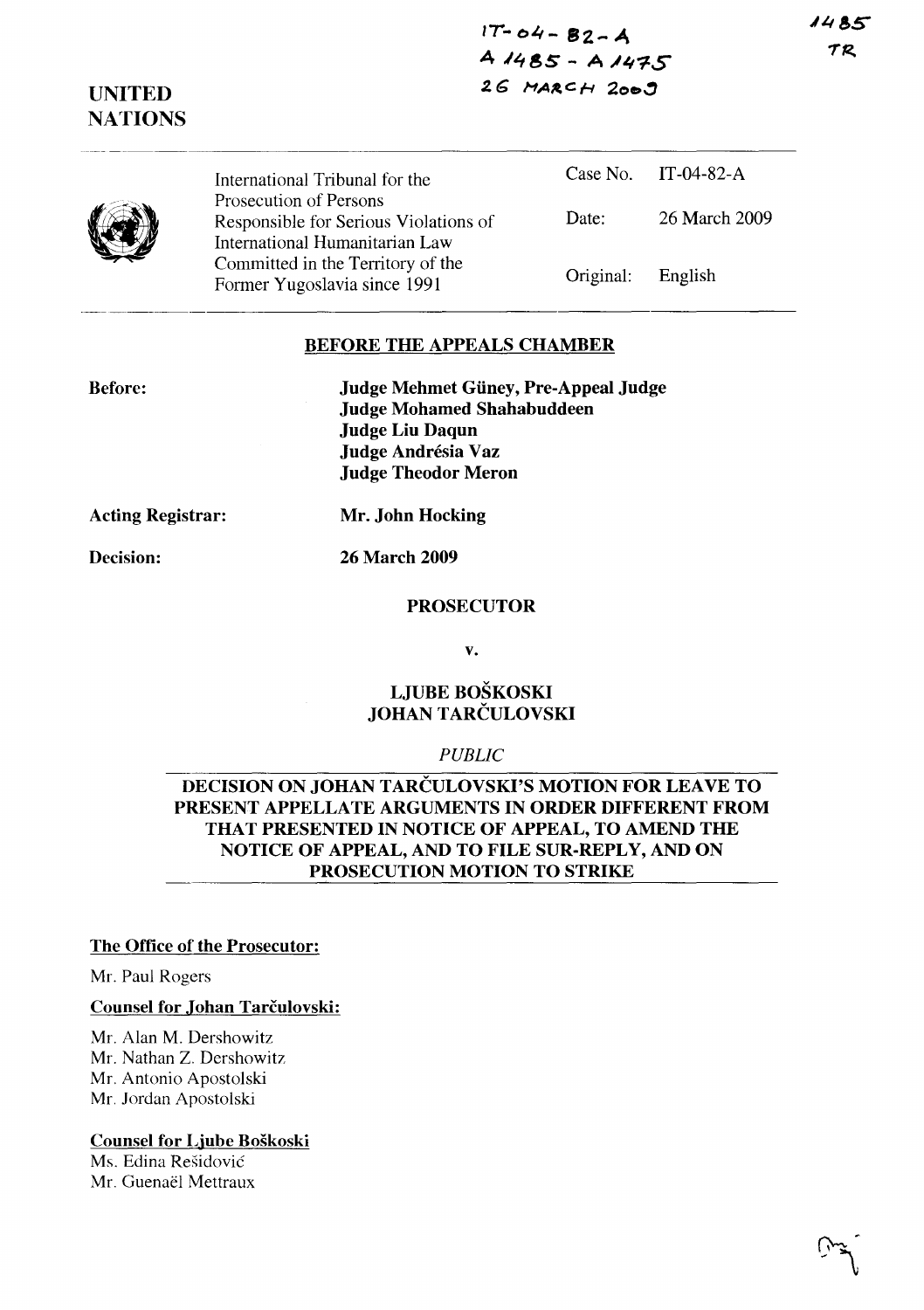I. The Appeals Chamber of the International Tribunal for the Prosecution of Persons Responsible for Serious Violations of International Humanitarian Law Committed in the Territory of the former Yugoslavia since 1991 ("Appeals Chamber" and "Tribunal", respectively) is seized of the "Motion of Johan Tarculovski for Leave to Present Appellate Arguments in Order Different from that Presented in Notice of Appeal, Pursuant to Practice Direction 4 and to Amend the Notice of Appeal Pursuant to Practice Direction 2" ("Motion"), filed by Johan Tarčulovski ("Tarčulovski") on 12 January 2009. The Office of the Prosecutor ("Prosecution") responded to the Motion and filed a Motion to Strike on 22 January 2009.<sup>1</sup>

## **I. PROCEDURAL BACKGROUND**

2. On 10 July 2008, Trial Chamber II convicted Tarculovski pursuant to Article 7(1) of the Statute for murder, wanton destruction, and cruel treatment, as violations of the laws and customs of war under Article 3 of the Statute,<sup>2</sup> and sentenced him to 12 years in prison.<sup>3</sup> The Appeals Chamber is currently seized of two appeals against the Trial Judgement filed by Tarculovski<sup>4</sup> and the Prosecution.<sup>5</sup>

3. The Prosecution filed its Response and Motion to Strike Grounds 1 and 2 of Tarculovski's Appeal Brief on 22 January 2009.<sup>6</sup> Tarčulovski responded to the Prosecution's Response and Motion to Strike on 26 January 2009.<sup>7</sup> The Prosecution replied to Tarculovski's Reply and Response to Motion to Strike on 29 January 2009.<sup>8</sup> Tarčulovski filed a motion to file a sur-reply to the Prosecution's Motion to Strike along with his sur-reply on 30 January 2009,<sup>9</sup> and the Prosecution filed its response to the Motion for Sur-Reply on 4 February 2009.<sup>10</sup>

<sup>&</sup>lt;sup>1</sup> Prosecution Response to Johan Tarčulovski's Motion of 12 January 2009, and Motion to Strike, 22 January 2009 ("Prosecution Response and Motion to Strike").

*<sup>2</sup> Prosecutor v. Ljuhe Boskoski and lohan Tarculovski,* Case No. IT-04-82-T, Judgement, 10 July 2008 ("Trial Judgement"), para. 607.

Trial Judgement, para. 608.

<sup>&</sup>lt;sup>4</sup> Tarčulovski Notice of Appeal, 8 August 2008. Upon Tarčulovski's second request for extension of time to file his Appellant's Brief (Tarculovski Motion for Extension of Time to File the Appellant Brief, 1 October 2008), the Appeals Chamber ordered, on 22 October 2008, that the deadline for filing his Appellant's Brief be postponed to 12 January 2009. *See* Decision on Johan Tarculovski's Second Motion for Extension of Time to File Appeal Brief, 22 October 2008, p. 3. Tarculosvki filed a confidential Appeal Brief on 9 January 2009 and filed a public redacted version of it on 12 January 2009 ("Tarculovski's Appeal Brief').

<sup>&</sup>lt;sup>5</sup> The Prosecution has appealed the acquittal of Ljube Boškoski. *See* Prosecution's Notice of Appeal, 6 August 2008; Prosecution's Appeal Brief, filed confidentially on 20 October 2008; Notice of Filing of Public Redacted Version of Prosecution's Appeal Brief, 3 November 2008; Notice of Filing of Corrected Public Redacted Version of Prosecution's Appeal Brief, 4 November 2008; Boskoski Defence Respondent Brief, 1 December 2008; Prosecution's Reply Brief, filed confidentially on 16 December 2008.

 $\beta$  Prosecution Response and Motion to Strike, paras 4-24.

 $^7$  1) Reply of Tarculovski on Motion 2) Response to Prosecution's Motion to Strike, 26 January 2009 ("Tarculovski Reply and Response to Motion to Strike").

x Prosecution Reply to Johan Tarculovski's Response of 26 January 2009, to Prosecution Motion to Strike, 29 January 2009 ("Reply to Motion to Strike").

<sup>&</sup>lt;sup>9</sup> Motion to File Sur-Reply to Prosecution's Motion to Strike and Sur-Reply, 30 January 2009 ("Motion to File Sur-Reply" and "Sur-Reply", respectively).

<sup>&</sup>lt;sup>10</sup> Prosecution's Response to Johan Tarčulovski's "Motion to File Sur-Reply to Prosecution's Motion to Strike and Sur-Reply", 4 February 2009 ("Response to Motion for Sur-Reply").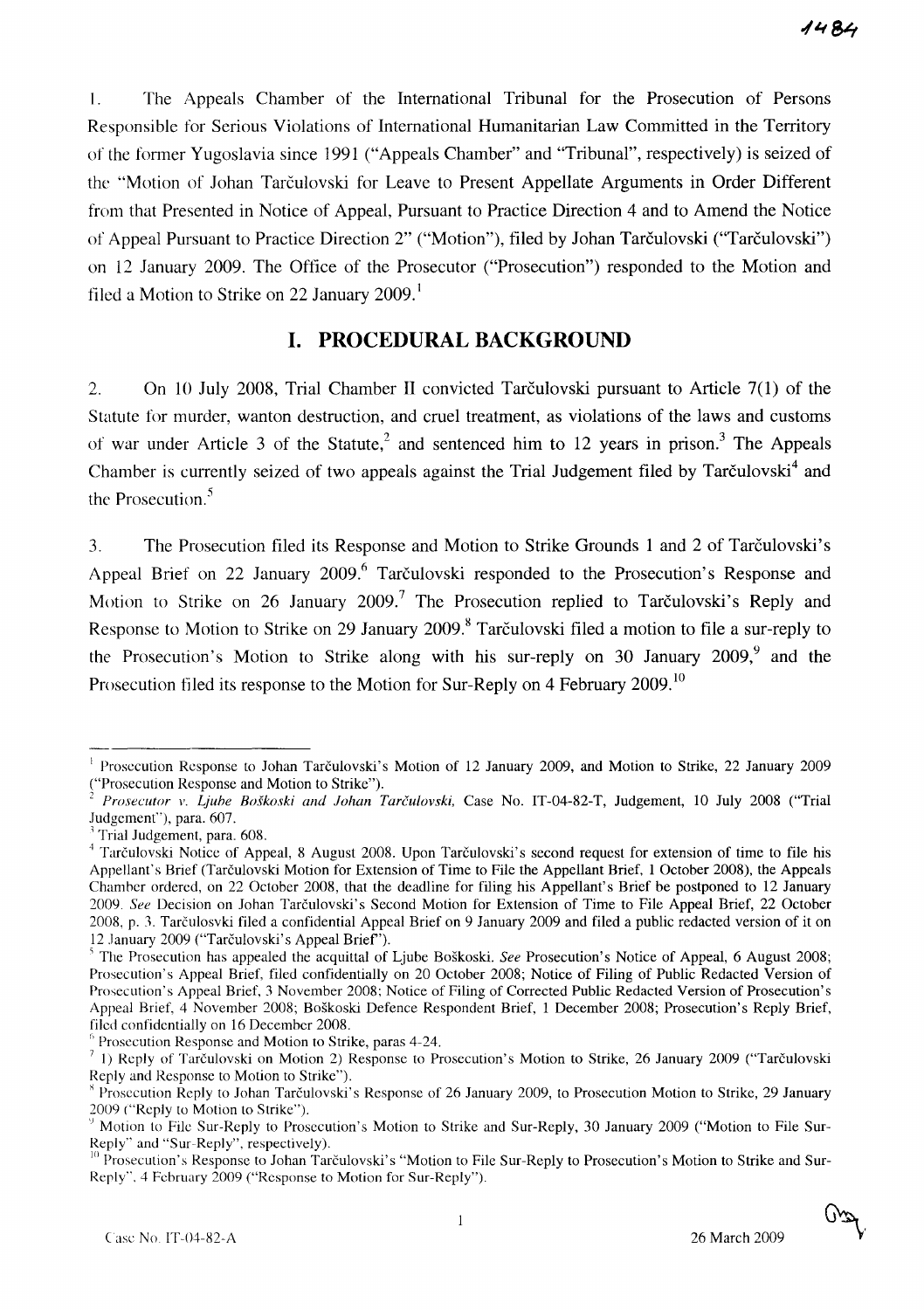## **H. SUBMISSIONS**

4. Tarculovski requests leave, based on the Practice Direction on Fonnal Requirements for Appeals from Judgement ("Practice Direction"),  $^{11}$  to reorganise the grounds of appeal listed in his Appeal Brief in an order different from that set forth in his Notice of Appeal.<sup>12</sup> He provides the new order for the grounds of appeal in the Appeal Brief, and the Motion cross-references each of the six new consolidated grounds of appeal to the fifteen original grounds contained in the Notice of Appeal.<sup>13</sup> To the extent that the arguments presented in the Appeal Brief are framed in a different context to those in the Notice of Appeal, Tarčulovski seeks leave to amend and supplement the Notice of Appeal *nunc pro tunc*.<sup>14</sup>

5. **In** its Response and Motion to Strike, the Prosecution argues that Tarculovski improperly added two new grounds of appeal in the Appeal Brief, and requests that they be stricken.<sup>15</sup> The Prosecution asserts that Grounds 1 and 2 of the Appeal Brief are neither consistent with nor covered by Ground 2 of the Notice of Appeal, as Tarčulovski contends in his Motion.<sup>16</sup> The Prosecution points out that, while Ground 2 of the Notice of Appeal refers to the existence of an anned conflict, Tarčulovski's knowledge of the armed conflict, and his nexus to that conflict: (1) Ground 1 of the Appeal Brief argues that the Tribunal does not have jurisdiction over this case because it relates to a lawful operation ordered by a sovereign government acting in self-defence and because, according to the Security Council, this internal armed conflict fell outside the Tribunal's jurisdiction;  $^{17}$  and (2) Ground 2 of the Appeal Brief argues that there are no laws or customs of war to govern the response of a sovereign government to an internal terrorist attack.<sup>18</sup> Accordingly, the Prosecution submits that the arguments presented in Grounds 1 and 2 of the Appeal Brief differ substantially from those set out in the Notice of Appeal. 19

6. The Prosecution moves the Chamber to strike Grounds 1 and 2 from the Appeal Brief. **In**  support of this contention, the Prosecution states that it has been prejudiced by not having adequate and timely notice of these new grounds, and because it must now dedicate a substantial part of its resources to respond fully to the new grounds on short notice, since they "could not have been reasonably read into the [Notice of Appeal]".20 **In** addition, it argues that striking Grounds 1 and 2 from the Appeal Brief will not result in a risk of miscarriage of justice because they are "wholly

 $11$ IT/201, 7 March 2002, para. 4.

<sup>&</sup>lt;sup>12</sup> Motion, paras 3, 4.

 $13$  Motion, paras 5, 6.

 $14$  Motion, p. 2 and para. 7.

<sup>&</sup>lt;sup>15</sup> Prosecution Response and Motion to Strike, paras 1, 3, 4-24, 29.

 $16$  Prosecution Response and Motion to Strike, paras 5-10.

<sup>&</sup>lt;sup>17</sup> Prosecution Response and Motion to Strike, paras 5, 6.

 $18$  Prosecution Response and Motion to Strike, paras 7, 8.

<sup>&</sup>lt;sup>19</sup> Prosecution Response and Motion to Strike, para. 10.

 $20$  Prosecution Response and Motion to Strike, para. 15.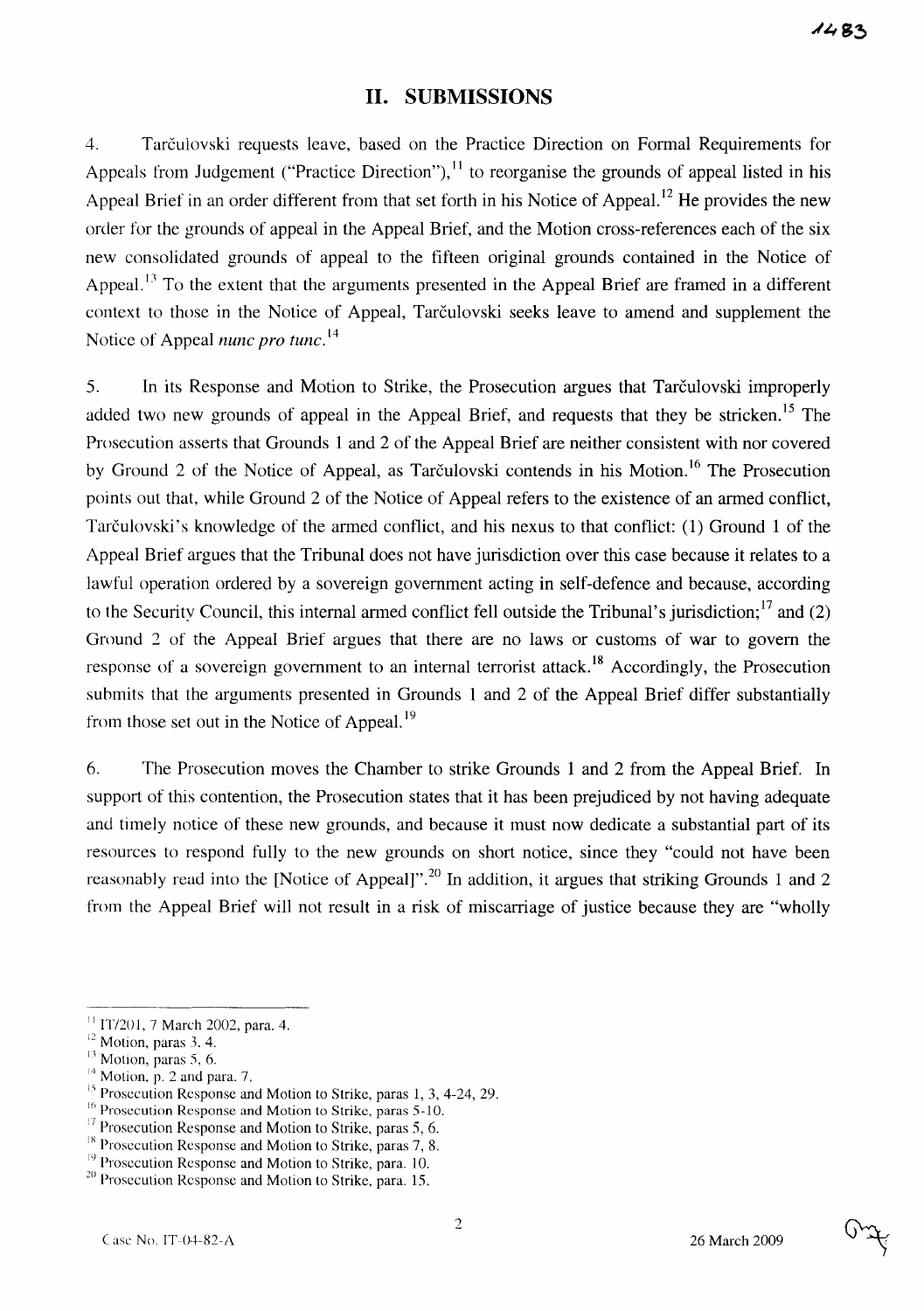misconceived, irrelevant, demonstrably wrong, and cannot be said to have any reasonable prospect of success".  $21$ 

7. The Prosecution claims that Ground 1 of the Appeal Brief is without merit because the Appeals Chamber has already settled the Tribunal's geographical and temporal jurisdiction over this case and, moreover, the Trial Chamber has already made a finding on the existence of an internal armed conflict in the Former Yugoslav Republic of Macedonia  $(FYROM)^{22}$  The Prosecution contends that Ground 2 of the Appeal Brief should also fail since the laws and customs of war do not cease to apply where self-defence actions are taken against "terrorists".<sup>23</sup>

8. The Prosecution further submits that it does not oppose Tarculovski's request to reorganise and reorder the remaining grounds of appeal, as long as he files an Amended Notice of Appeal that clearly identifies the grounds he seeks to pursue, and presents them in the same order of appearance as in the Appeal Brief.<sup>24</sup> The Prosecution finally requests the Appeals Chamber to extend the time period for filing its Response to the Appeal Brief until 30 days after the Amended Notice of Appeal is filed. 25

9. In its Reply and Response to Motion to Strike, Tarculovski claims that: (1) Grounds I and 2 of the Appeal Brief do not raise new issues; (2) even if Grounds 1 and 2 are new claims concerning the Tribunal's jurisdiction, they "can and should be reviewed by the Appeals Chamber *ab initio";*  (3) the procedures to amend the Notice of Appeal were properly sought under Rule 108 of the Rules of Procedure and Evidence ("Rules"); and (4) striking Grounds 1 and 2 of the Appeal Brief would result in a miscarriage of justice.<sup>26</sup>

10. Tarculovski submits that the arguments advanced by Grounds 1 and 2 concern the jurisdiction of the Tribunal, an issue that according to him has been contested throughout the proceedings through a preliminary motion to dismiss,  $27$  an interlocutory appeal,  $28$  and in the Defence's final submissions.<sup>29</sup> He further argues that the Notice of Appeal need not provide in detail the arguments put forth but is only required to contain a list of the grounds of appeal.<sup>30</sup> Tarculovski asserts that though recast or rephrased, the arguments remain essentially the same in that they challenge the fact that the events in Ljuboten in the context of the Macedonian conflict fell

<sup>&</sup>lt;sup>21</sup> Prosecution Response and Motion to Strike, paras 16, 17-21.

 $22$  Prosecution Response and Motion to Strike, paras 18-20.

<sup>&</sup>lt;sup>23</sup> Prosecution Response and Motion to Strike, para. 21.

 $24$  Prosecution Response and Motion to Strike, paras 3, 25-27, 29.

 $25$  Prosecution Response and Motion to Strike, paras 3, 28-29.

<sup>&</sup>lt;sup>26</sup> Tarčulovski Reply and Response to Motion to Strike, para. 3.

<sup>&</sup>lt;sup>27</sup> Tarčulovski Reply and Response to Motion to Strike, paras 4, footnote 7.

<sup>&</sup>lt;sup>28</sup> Tarčulovski Reply and Response to Motion to Strike, para. 6, footnote 11.

<sup>&</sup>lt;sup>29</sup> Tarčulovski Reply and Response to Motion to Strike, para. 8, footnote 15.

<sup>30</sup> Tarčulovski Reply and Response to Motion to Strike, para. 10.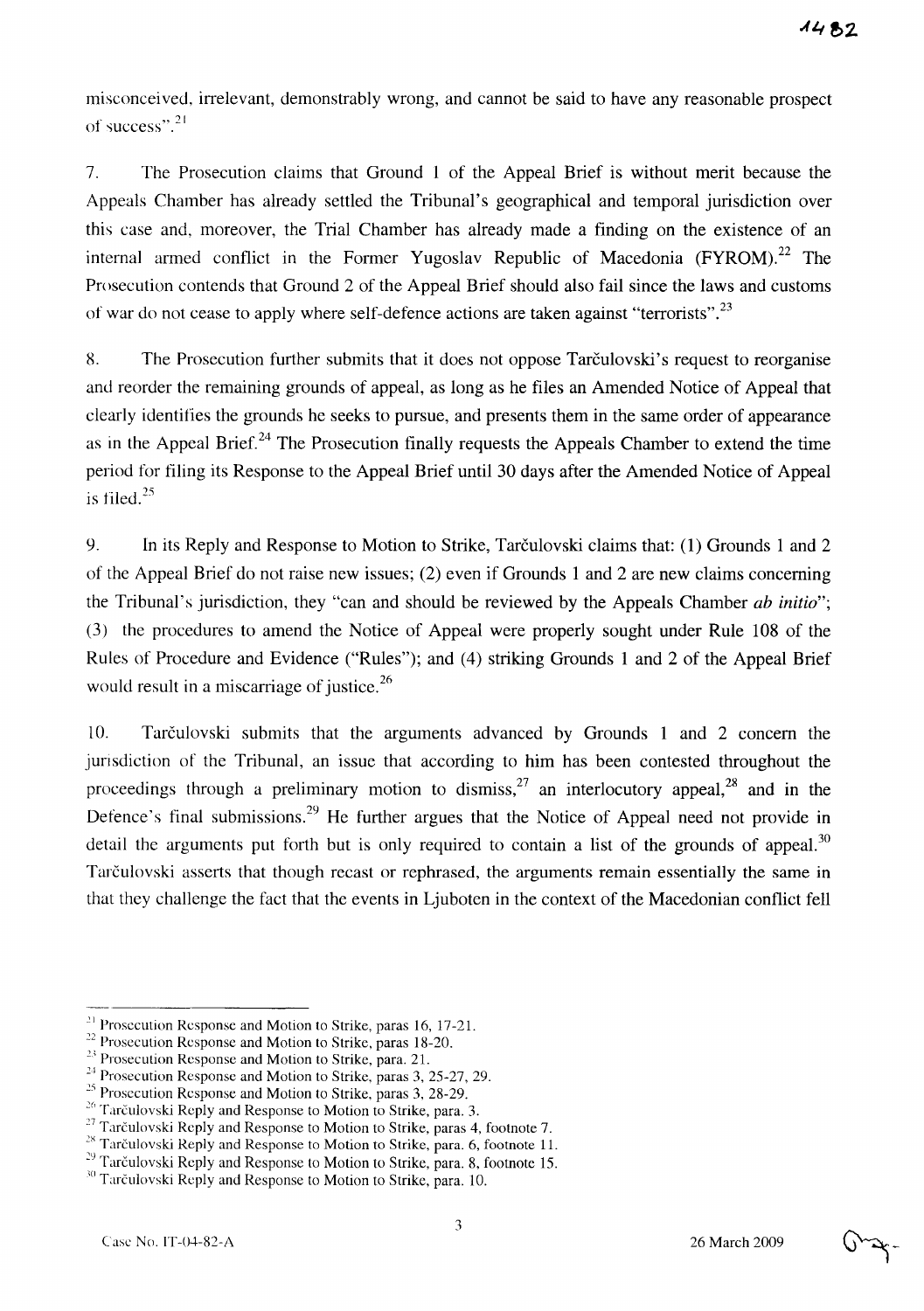within the jurisdiction of the Tribunal.<sup>31</sup> Additionally Tarculovski avers that issues of jurisdiction are fundamental and can never be waived.<sup>32</sup>

11. Relying on paragraph 2 of the Practice Direction and Rule 108 of the Rules, Tarculovski submits that he has shown good cause to vary the grounds of appeal because his new appellate counsel view the case differently and may want to refine or clarify some issues.<sup>33</sup> Thus, he claims that he should not be precluded from raising any ground of appeal that would be substantially important to the appeal.<sup>34</sup> Tarculovski adds that the Prosecution has not been prejudiced by the recasting of the arguments in Grounds 1 and 2 of the Appeal Brief,  $35$  whereas striking these grounds would result in a miscarriage of justice.<sup>36</sup> He further claims that the Prosecution "misinterpreted the 'substantial importance to the appeal' standard" by improperly requesting the Tribunal to pre-judge the arguments on the merits.<sup>37</sup> In addition, Tarčulovski provided an Amended Notice of Appeal in his Reply and Response to Motion to Strike, listing the reorganised grounds of appeal and the relief sought, which according to him would render moot the Prosecution's claim.<sup>38</sup> He consequently deems the Prosecution's request for extension of time to file its Response to the Appeal Brief moot but does not object for it to receive a limited extension of time.<sup>39</sup>

12 In its Reply to the Motion to Strike, the Prosecution reiterates that Grounds 1 and 2 of the Appeal Brief should be stricken.<sup>40</sup> It avers that the new arguments raised therein should be dismissed on the basis of waiver<sup>41</sup> and as frivolous.<sup>42</sup> It adds that in order to determine whether there is a risk of miscarriage of justice, the Appeals Chamber must "at least make a *prima facie*  assessment of the merits of the arguments raised by the person seeking amendment".<sup>43</sup>

13 The Prosecution further submits that the proposed Amended Notice of Appeal does not meet the requirements of the Practice Direction, in particular paragraphs I (c) (i), (ii) and (iii), where it fails to set out clearly whether the alleged errors are errors of fact leading to a miscarriage of justice, or errors of law invalidating the decision, and to identify in relation to each error which specific findings of the Trial Judgement are challenged.<sup>44</sup> Taking this into account, it emphasises

حية (م)

<sup>&</sup>lt;sup>31</sup> Tarčulovski Reply and Response to Motion to Strike, para. 10.

<sup>&</sup>lt;sup>32</sup> Tarčulovski Reply and Response to Motion to Strike, paras 12-13.

<sup>&</sup>lt;sup>33</sup> Tarčulovski Reply and Response to Motion to Strike, para. 18.

 $34$  *[hid.*]

<sup>&</sup>lt;sup>35</sup> Tarčulovski Reply and Response to Motion to Strike, para. 20.

<sup>&</sup>lt;sup>36</sup> Tarčulovski Reply and Response to Motion to Strike, paras 23, 24.

<sup>&</sup>lt;sup>37</sup> Tarčulovski Reply and Response to Motion to Strike, para. 21, citing to *Prosecutor v. Mrkšić and Veselin* Šljivančanin, IT-95-13/1-A, Decision on the Prosecution's Motion to Order Veselin Šljivančanin to Seek Leave to File an Amended Notice of Appeal and to Strike New Grounds Contained in His Appeal Brief, 25 August 2008, para. 35, ("Mrkšić Decision, 25 August 2008").

<sup>&</sup>lt;sup>38</sup> Tarčulovski Reply and Response to Motion to Strike, para. 25 and Annex A.

<sup>&</sup>lt;sup>39</sup> Tarčulovski Reply and Response to Motion to Strike, para. 26.

<sup>40</sup> Reply to Motion to Strike, para. 1.

 $\frac{1}{1}$  Reply to Motion to Strike, para. 1.

<sup>&</sup>lt;sup>42</sup> Reply to Motion to Strike, paras 2, 6.

<sup>&</sup>lt;sup>43</sup> Reply to Motion to Strike, para. 4.

<sup>&</sup>lt;sup>44</sup> Reply to Motion to Strike, paras 7-11.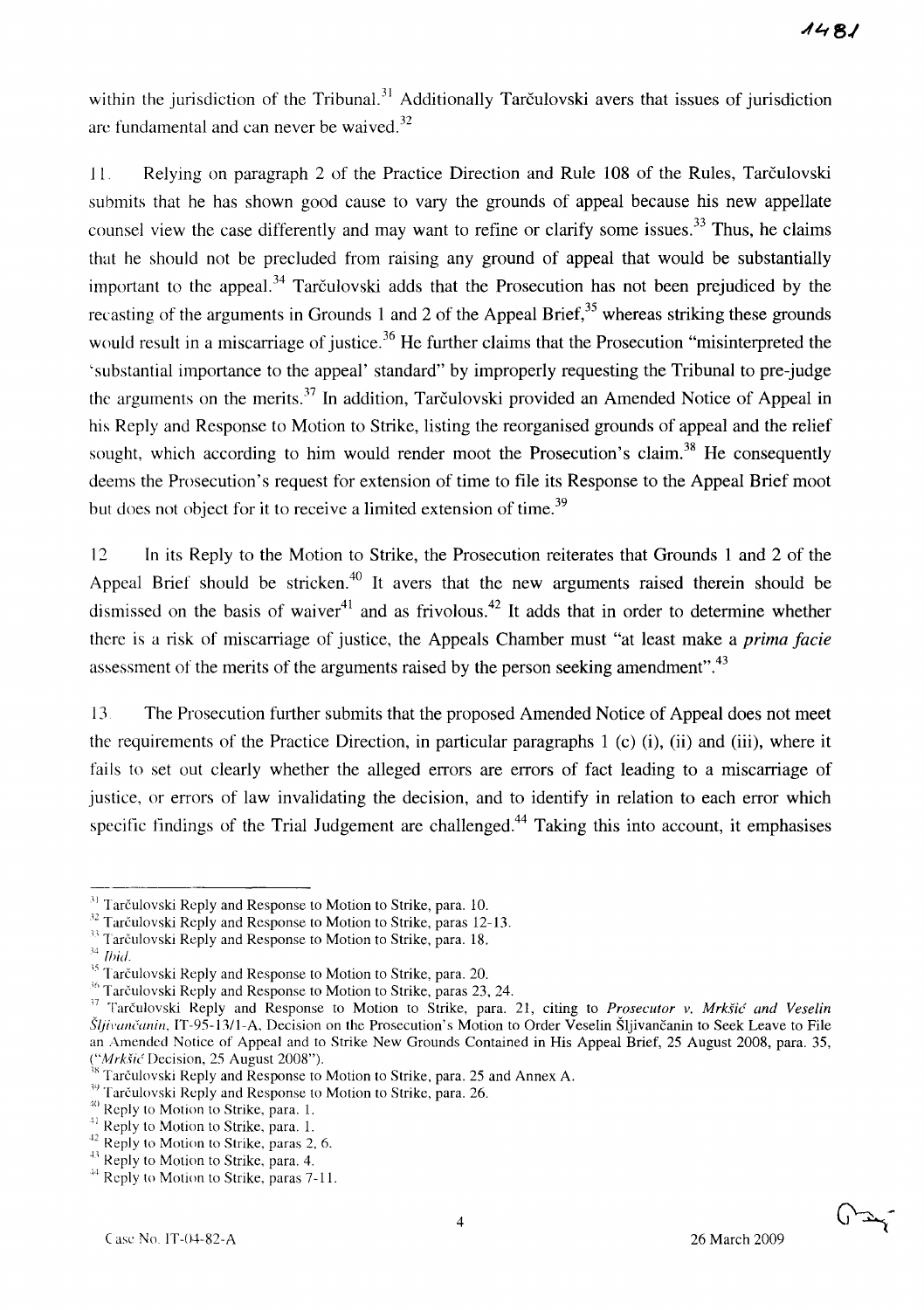that the Amended Notice of Appeal should identify the issues to be litigated with sufficient clarity to permit the respondent to properly prepare its brief.<sup>45</sup>

14. In its Motion for Sur-Reply and Sur-Reply, Tarculovski asserts that the Prosecution raised two arguments for the first time in its Reply to Motion to Strike: (1) its contention that Grounds I and 2 of the Appeal Brief should be dismissed on the basis of waiver; and (2) its argument that the proposed Amended Notice of Appeal fails to abide by the Practice Direction.<sup>46</sup> The Prosecution states in its Response to the Motion for Sur-Reply that the Motion for Sur-Reply and Sur-Reply should be denied because the two new matters Tarculovski refers to were raised in the Prosecution's Motion to Strike.<sup>47</sup> Additionally, it states that, to the extent that the Prosecution raised anything new in its Reply to the Motion to Strike, it was only to point out the inadequacies of the proposed Amended Notice of Appeal, which was only filed with Tarculovski's Reply and Response to Motion to Strike.<sup>48</sup>

## **Ill. DISCUSSION**

## **A. Preliminary Issue**

15 With regard to the Motion for Sur-Reply, the Appeals Chamber recalls that full answers to issues raised in motions should be provided at the response stage and that no provision of the Rules nor the Practice Direction authorizes a party to file a sur-reply.<sup>49</sup> However, leave to file a sur-reply may be granted "where the reply raises a new issue to which the respondent has not already had the opportunity to respond".50 **In** the present case, the issue of waiver was implicitly raised by the Prosecution in its Response and Motion to Strike<sup>51</sup> and Tarčulovski had the opportunity to respond to it.<sup>52</sup> Therefore, the issue of waiver does not require leave to file a sur-reply. Given that the proposed Amended Notice of Appeal was filed as an annex to Tarculovski's Reply and Response to Motion to Strike, the Appeals Chamber considers that the Prosecution could only have raised matters related to it in its Reply to Motion to Strike. Therefore, the Appeals Chamber accepts the Sur-Reply as validly filed to the extent that it refers to the compliance of the proposed Amended Notice of Appeal with the Practice Direction.

 $45$  Reply, para. 8.

 $46$  Motion for Sur-Reply and Sur-Reply, paras 4-6.

<sup>&</sup>lt;sup>47</sup> Response to Motion for Sur-Reply, para. 1.

<sup>&</sup>lt;sup>48</sup> *Ibid.* 

<sup>&</sup>lt;sup>49</sup> Prosecutor v. Nikola Šainović & *Dragoljub Ojdanić*, Case No. IT-99-37-AR65, Decision on Provisional Release, 30 October 2002, para. 5. *See also Ferdinand Nahimana, Jean-Bosco Barayagwiza* & *Hassan Ngeze v. The Prosecutor,*  Case No. ICTR-99-52-A, Decision on Formal Requirements Applicable to the Parties' Filings Related to the Appellant Jean-Hosco Barayagwiza's Motion for Leave to Present Additional Evidence, 23 January 2006, p. 5.

<sup>&</sup>lt;sup>50</sup> Prosecutor v. Mlado Radić, Case No. IT-98-30/1-R.1, Decision on Prosecution Motion for Leave to File Sur-Reply to Defence Reply in Request for Review by Mlado Radic, 9 May 2006, p. 3. *See* also Practice Direction of the Tribunal on Procedure for the Filing of Written Submissions in Appeal Proceedings Before the International Tribunal, IT/155 Rev 3, 16 September 2005, para, 19.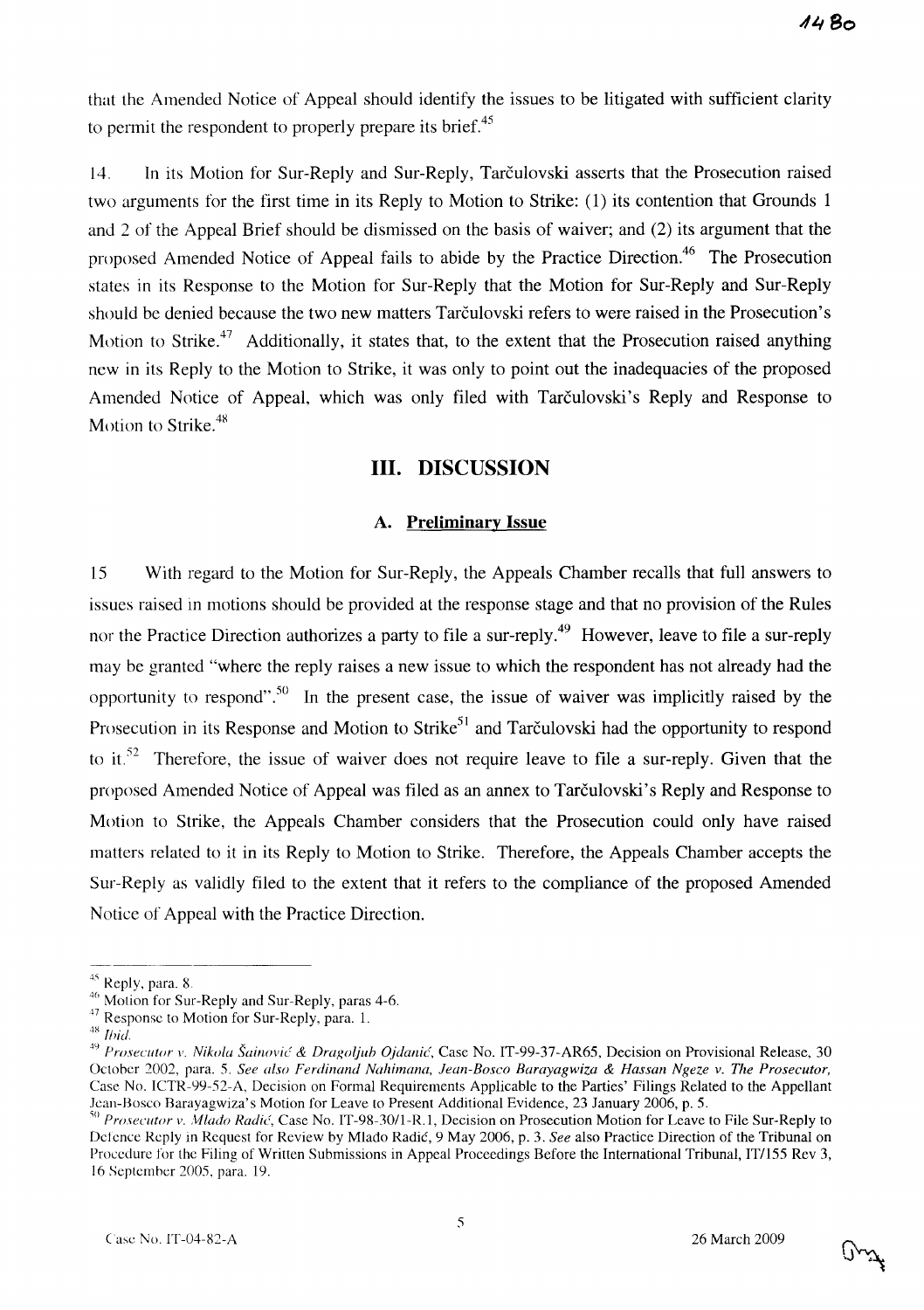# **B. Authorisation to Amend a Notice of Appeal**

16 Rule 108 of the Rules reads as follows:

A party seeking to appeal a judgement shall, not more than thirty days from the date on which the Judgement was pronounced, file a notice of appeal, setting forth the grounds. The Appellant should also identify the order, decision or ruling challenged with specific reference to the date of its filing, and/or the transcript page, and indicate the substance of the alleged errors and the relief sought. The Appeals Chamber may, on good cause being shown by motion, authorise a variation of the grounds of appeal.

17 The Appeals Chamber may authorise leave to amend a notice of appeal upon the showing of "good cause". The concept of "good cause" covers both good reason for including the new or amended grounds of appeal sought and good reason showing why those grounds were not included (or were not correctly phrased) in the original notice of appeal.<sup>53</sup> The "good cause" requirement is assessed on a case by case basis,<sup>54</sup> and several factors can be taken into account.<sup>55</sup> The Appeals Chamber has summarized these factors as follows:

These have included the fact that the variation is so minor that it does not affect the content of the notice of appeal; the fact that the opposing party would not be prejudiced by the variation or has not ohjected to it; and the fact that the variation would bring the notice of appeal into conformity with the appeal brief. Where the appellant seeks a substantive amendment broadening the scope of the appeal, "good cause" might also, under some circumstances, be established. The Appeals Chamber notes that it has never established a cumulative list of requirements that must be met each time a substantive amendment is to be granted.<sup>56</sup>

18. The Appeals Chamber recalls that the good cause requirement is to be interpreted more restrictively at later stages in the appeal proceedings when variations to the grounds of appeal may substantially affect the efficient administration of justice. $57$ 

19. The grounds of appeal and the arguments in an Appellant's brief must be set out and numbered in the same order as in the Appellant's Notice of Appeal, unless otherwise varied with leave of the Appeals Chamber.<sup>58</sup> Any variation of the grounds of appeal must be done by way of a motion in accordance to the Rules setting out the specific Rule under which the variation is sought and the arguments in support of the request to vary the grounds of appeal as required by that Rule.<sup>59</sup>

<sup>&</sup>lt;sup>51</sup> Prosecution Response and Motion to Strike, paras 18-20.

<sup>&</sup>lt;sup>52</sup> Tarčulovski Reply and Response to Motion to Strike, paras 12-13.

<sup>&</sup>lt;sup>53</sup> The Prosecutor v. Vidoje Blagojević and Dragan Jokić, Case No. IT-02-60-A, Decision on Motion of Dragan Jokić for Leave to File Third Amended Notice of Appeal and Amended Appellate Brief, 26 June 2006 *("Blagojevic and Jokic*  Decision of 26 June 2006"), para. 7.

<sup>&</sup>lt;sup>54</sup> The Prosecutor v. Kordić and Čerkez, Case No. IT-95-14/2-A, Decision Granting Leave to Dario Kordić to Amend his Grounds of Appeal, 9 May 2002, para. 5.

<sup>&</sup>lt;sup>55</sup> The Prosecutor v. Blagojević and *Jokić*, Case No. IT-02-60-A, Decision on Motions Related to the Pleadings in Dragan Jokić's Appeal, 24 November 2005, para. 7.

Blagojević and Jokić Decision of 26 June 2006, para. 7.

*<sup>57</sup> Prosecutor v. Miroslav Bralo,* Case No. IT-95-17-A, Decision on Miroslav Bralo's Motion for leave to Supplement Appeal Brief in Light of New Information Concerning Ex Parte Portion of the Trial Record, 9 January 2007, para. 11.

Practice Direction, para. 4.

<sup>&</sup>lt;sup>59</sup> Practice Direction, para. 2.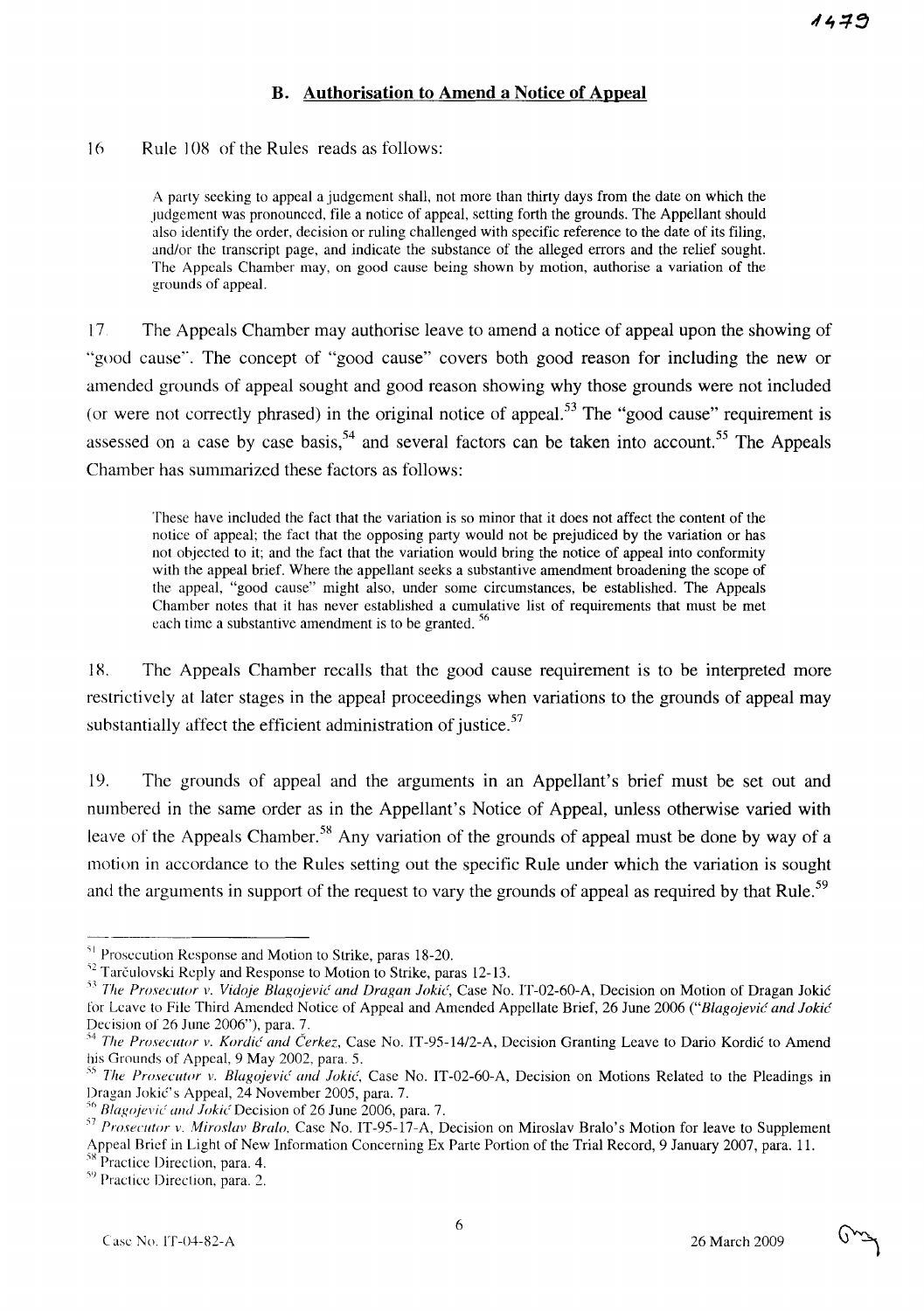# C. **Whether Grounds 1 and 2 of the Appeal Brief are New Arguments not Included in the Notice of Appeal**

20 Tarculovski argues that Grounds 1 and 2 of the Appeal Brief are not new arguments because they are sufficiently contained within Ground 2 of his Notice of Appeal. $60$ 

21 The Appeals Chamber notes that Ground 2 of the Notice of Appeal contends that the Trial Chamber erred when it concluded that: (1) an armed conflict existed at the time and place relevant to the charges against him;<sup>61</sup> (2) Tarculovski knew of the existence of an armed internal conflict;<sup>62</sup> and (3) Tarculovski's conduct was sufficiently linked with the alleged armed conflict.  $63$ 

22. However, Ground 1 of the Appeal Brief argues that the Tribunal has no jurisdiction over the present case because: (1) it never made a threshold determination as to whether the government of Macedonia lawfully ordered the operation to weed out terrorists living and/or hiding among villagers; $64$  and (2) its jurisdiction over this matter is contrary to the determinations and actions of the Security Council.<sup>65</sup> These arguments are considerably distinct from those presented in Ground 2 of the Notice of Appeal. Hence, the Appeals Chamber finds that Ground 1 of the Appeal Brief is a new ground of appeal not covered by the Notice of Appeal.

23. Moreover, Ground 2 of the Appeal Brief asserts that: (1) the events in Ljuboten on 12 August 2001 did not violate previously established "Laws or Customs of War",<sup>66</sup> since these laws do not govern "how a sovereign State should or may respond to an internal terrorist threat";<sup>67</sup> and (2) as an individual carrying out a lawful self-defence operation planned by his sovereign State, Tarculovski could not be found criminally responsible unless his actions were disproportionate, or he exceeded his lawful orders.<sup>68</sup> These arguments are also distinct from those presented in Ground 2 of the Notice of Appeal. Thus, the Appeals Chamber finds that Ground 2 of the Appeal Brief is a new ground of appeal not covered by the Notice of Appeal.

## **D. Whether Good Cause to Amend the Notice of Appeal Exists**

24. Tarculovski contends that good cause exists to amend his Notice of Appeal because two of his current counsel were appointed after it was filed, and his Defence team now believes that they have a fresh perspective on the significance of the alleged errors committed by the Trial Chamber



 $60$  Motion, para.  $6$ .

 $\frac{61}{100}$  Notice of Appeal, paras 31-43.

 $62$  Notice of Appeal, paras 44-51.

 $^{63}$  Notice of Appeal, paras 52-54.

<sup>&</sup>lt;sup>64</sup> Tarčulovski<sup>3</sup>s Appeal Brief, paras 39-53.

 $^{65}$  Tarculovski's Appeal Brief, paras 54-58.

 $<sup>66</sup>$  Tarčulovski's Appeal Brief, paras 59-92.</sup>

<sup>&</sup>lt;sup>67</sup> Tarčulovski's Appeal Brief, para. 64. Sub-ground 2A analyses to what extent terrorism can be covered by mternational humanitarian law and the Tribunal's Statute, paras 66-88.

 $^{68}$  Tarčulovski's Appeal Brief, sub-ground 2B, paras 89-92.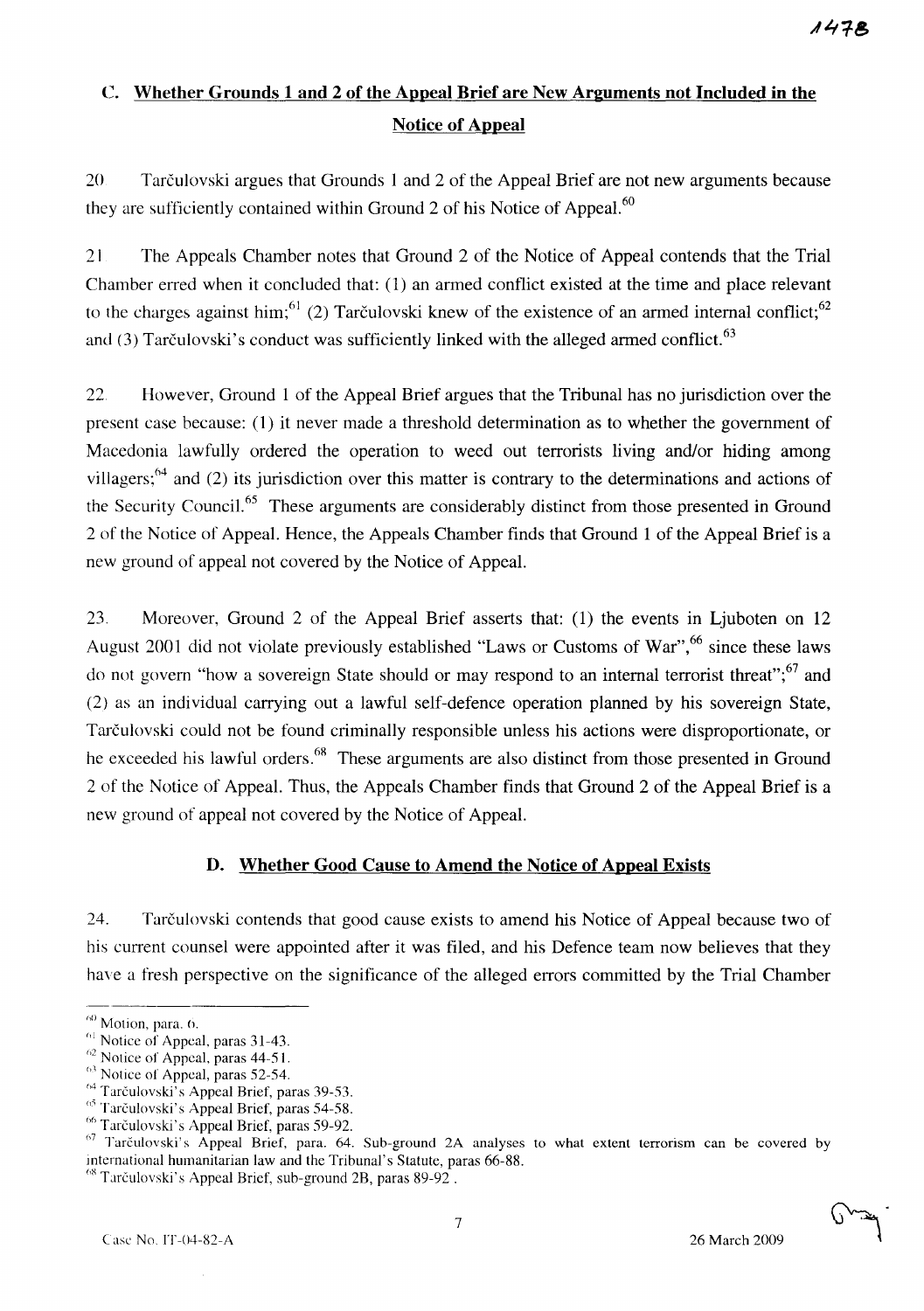because the entire team has now had the opportunity to review the extensive record and transcript in the case.<sup>69</sup>

25 The Appeals Chamber considers that, in the circumstances of this case, the change of counsel constitutes good reason for showing why those grounds were not included in the original Notice of Appeal. In addition, it takes note of the fact that the proposed variation to the Notice of Appeal would bring it into conformity with the Appeal Brief, that any potential prejudice caused to the Prosecution is cured through the Appeals Chamber's decision to grant the Prosecution's request for an extension of time to file its Respondent's Brief,  $\frac{70}{10}$  and that the inclusion of these grounds of appeal in an amended notice of appeal would not unduly interfere with the expeditious administration of justice as these arguments do not reflect a change to an appeal strategy by Tarculovski subsequent to reading the Prosecution's Respondent's brief, which has not yet been filed.<sup>71</sup> Therefore, the Appeals Chamber finds that Tarčulovski has shown good cause for amending his notice of appeal.

#### E. **Prosecution's Motion to Strike**

26 The Prosecution asserts that Grounds 1 and 2 of the Appeal Brief should be stricken because they contain new factual and legal arguments, which it did not receive timely or adequate notice of through the Notice of Appeal.<sup>72</sup> The Appeals Chamber recalls that, at the request of a party, it may strike new grounds that have been presented for the first time in an appellant's brief.<sup>73</sup> In deciding on such a request, two considerations are relevant: (1) whether or to what extent the respondent has been prejudiced by not having had adequate and timely notice about these grounds of appeal; and (2) whether the adjudication of these grounds or sub-grounds of appeal in an appellant's case is of suhstantial importance to the appeal such that without their inclusion there is a risk of a miscarriage of justice. $74$ 

27. The Prosecution asserts first that it was prejudiced by not having adequate and timely notice of the two new grounds because they "could not have been reasonably read into the [Notice of Appeal]" and. therefore, none of the preparatory work it has undertaken since the Notice of Appeal was filed is useful in addressing them.<sup>75</sup> Additionally, it submits that it was prejudiced because it now has to allocate a substantial part of its finite resources to respond to these two new grounds.<sup>76</sup> While the Appeals Chamber agrees that the Prosecution was prejudiced to some extent by the appearance of the two new grounds in the Appeal Brief, it finds that this prejudice has been cured

 $<sup>69</sup>$  Motion, para. 4.</sup>

<sup>7()</sup> *BO.5koski and Tarculovski* Decision, 19 February 2009, p. 3.

 $71$  Mrkšić Decision, para. 41.

 $72$  Prosecution Response and Motion to Strike, para. 10.

<sup>&</sup>lt;sup>73</sup> Mrkšić Decision, para. 9.

<sup>&</sup>lt;sup>74</sup> Mrkšić Decision, para. 35.

 $75$  Prosecution Response and Motion to Strike, para. 15.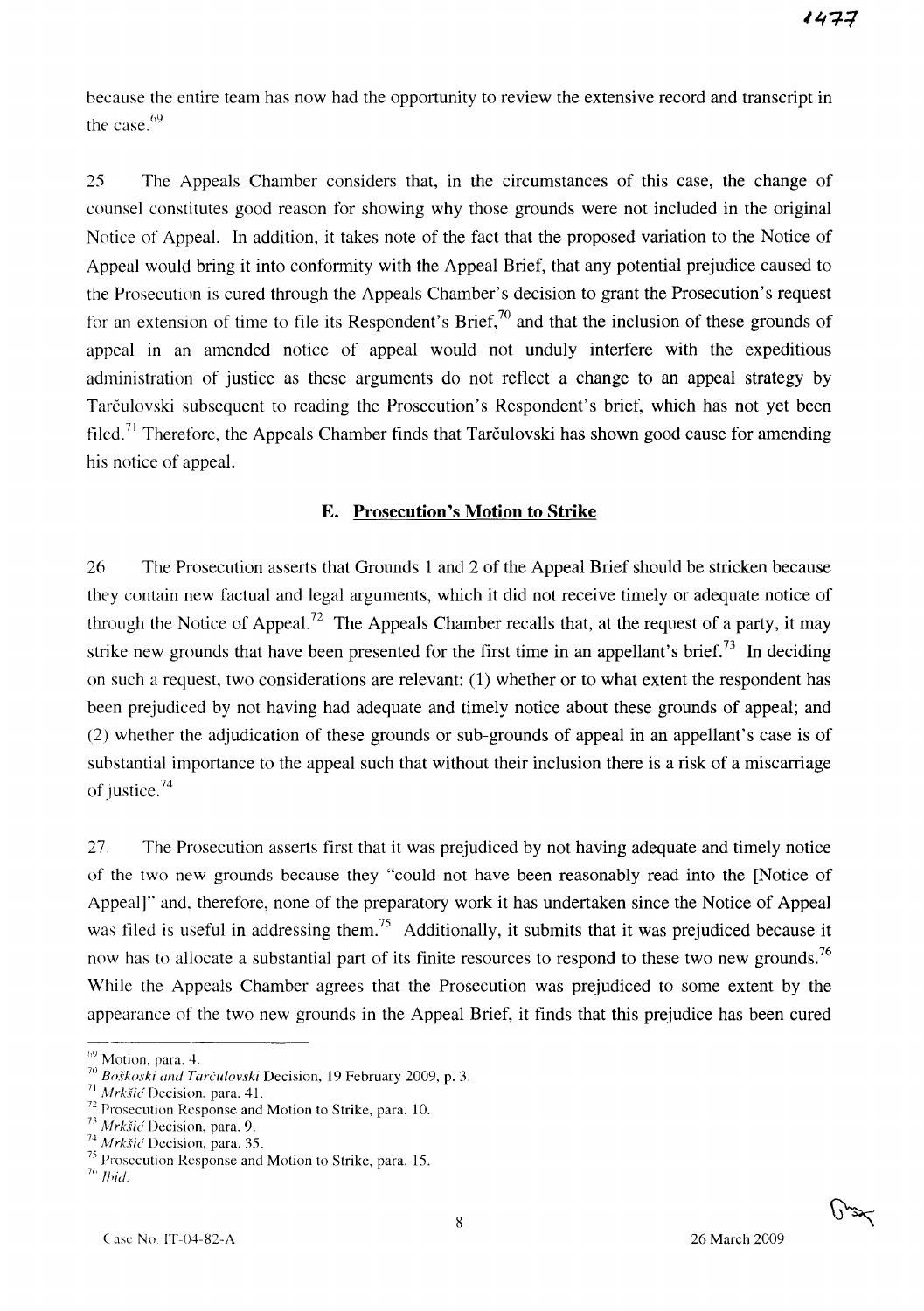by the Appeals Chamber's recent decision to grant the Prosecution's request for an extension of time to file its Respondent's Brief.<sup>77</sup>

2S The Prosecution argues second that no risk of miscarriage of justice will arise if the new grounds are stricken at this stage because they are "wholly misconceived, irrelevant, demonstrably wrong, and cannot be said to have any reasonable prospect of success".<sup>78</sup> The Appeals Chamber rejects this argument because it considers the new grounds to be *prima facie* important to Tarculovski's appeal, and declines to prejudge their prospect of success at this stage of the proceedings.

## **F. Whether the Amended Notice of Appeal Complies with the Practice Direction**

29. Tarculovski filed his proposed Amended Notice of Appeal as Annex "A" to his Reply and Response to Prosecution's Motion to Strike.<sup>79</sup> In its Reply to its Motion to Strike, the Prosecution asserted that the proposed Amended Notice of Appeal does not comply with the Practice Direction Requirements, in particular paragraph  $1(c)(i)$ , (ii), and (iii) because it: (1) does not set out clearly whether the alleged errors are errors of fact which have occasioned a miscarriage of justice, or errors of law that invalidate the decision; and (2) fails to identify in relation to each error and suberror which finding(s) or ruling(s) are challenged in the judgement with specific reference to the page number and paragraph number of the judgement.<sup>80</sup>

30. Paragraph 1 (c) (i), (ii) and (iii) of the Practice Direction provides that:

A party seeking to appeal from a judgement of a Trial Chamber ("Appellant") shall file, in accordance with the Statute, [...] a Notice of Appeal containing, in the following order:[...]the ground of appeal, clearly specifying a notice of appeal in respect of each ground of appeal (i) any alleged error on a question of law invalidating the decision, and/or (ii) any alleged error of fact which has occasioned a miscarriage of justice; (iii) an identification of the finding or ruling challenged in the judgement, with specific reference to the page number and paragraph number.

While Tarčulovski's proposed Amended Notice of Appeal refers to ranges of paragraphs in the Trial Judgement, which correspond to his grounds of appeal, the Appeals Chamber finds that this does not satisfy the express requirement of the Practice Direction that a notice of appeal contain an identification of the finding or ruling challenged in the judgement with specific reference to the page number and paragraph number. Accordingly, the Appeals Chamber orders Tarčulovski to file an amended Notice of Appeal that fully complies with the Practice Direction.

# **IV. DISPOSITION**

For the foregoing reasons, the Appeals Chamber



*<sup>77</sup> Bo§koski* Decision. p. 3.

<sup>&</sup>lt;sup>78</sup> Prosecution Response and Motion to Strike, para. 16.

<sup>&</sup>lt;sup>79</sup> Tarčulovski Reply and Response to Motion to Strike, para. 25.

xo Prosecution Reply to Motion to Strike, para. 7.